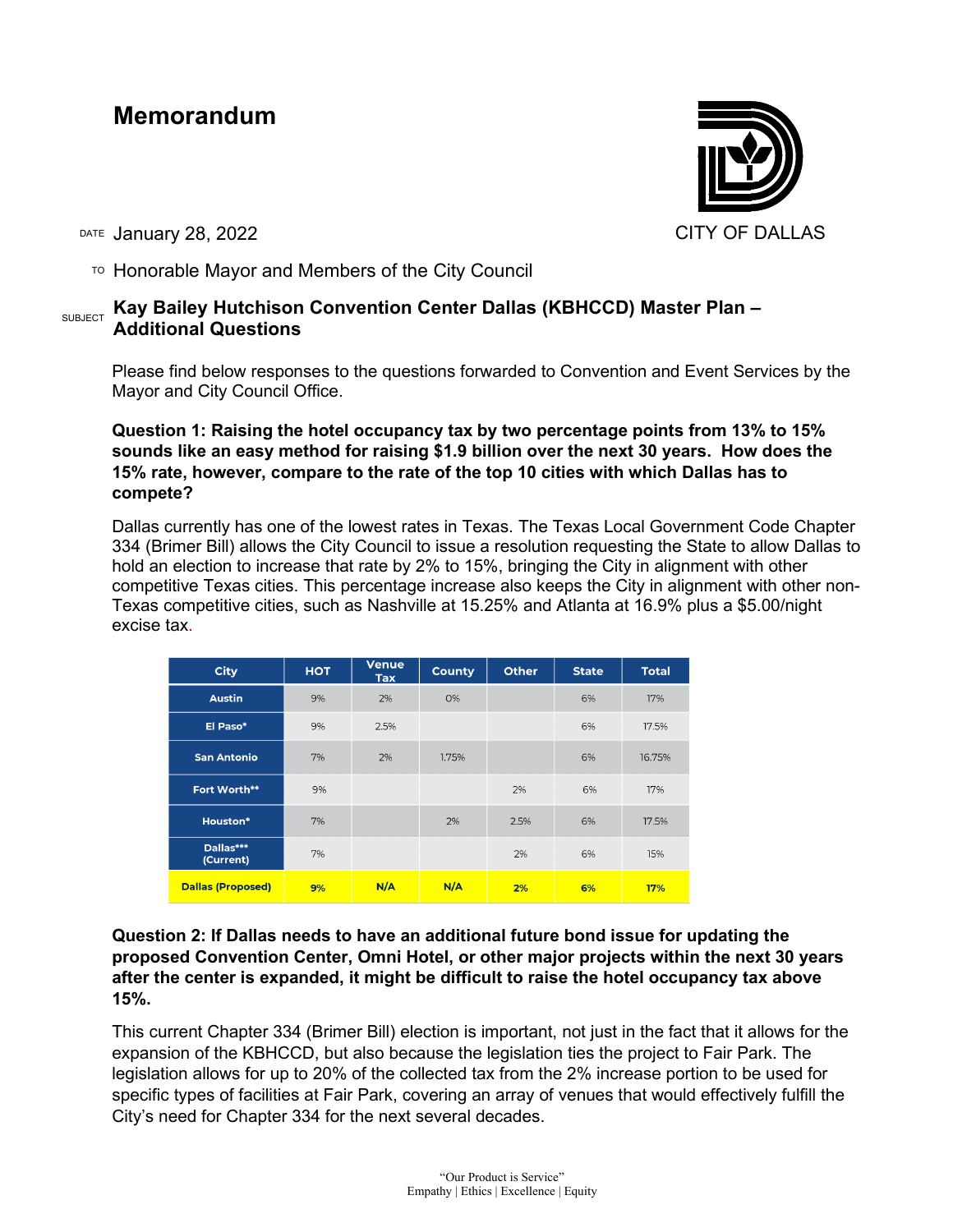## DATE January 28, 2022 SUBJECT **Kay Bailey Hutchison Convention Center Dallas (KBHCCD) Master Plan**

In the case of the Omni and the KBHCCD's future needs, other sources of funds are available for bond security. In the case of the KBHCCD, the City Council and State's recent approval of the Project Financing Zone which is estimated to garner up to \$2.2B from the State's portion of incremental hotel taxes (HOT, sales, and mixed beverage) will be used as bond security.

# **Question 3: Since the City still has outstanding debt of \$226 million on the existing Convention Center and up to \$400 million on the Omni Hotel, it is difficult to understand why we would incur an additional \$1.9 billion.**

Investments are needed for the Convention Center and the immediate district to improve the facility and to spur economic growth downtown. Incurring bond debt on revenue generating assets like the Convention Center and the Omni Dallas Hotel (Omni) are sound investments that are safe because of their past, current, and future ability to cover debt requirements and operations independently without local taxpayer support from the City of Dallas.

The Convention Center has and continues to contribute to Downtown and the region's economic development by bringing hundreds of thousands of event attendees and visitors to Dallas. The money attendees spend in hotels, restaurants, and retail establishments supports local small business and thousands of jobs. Prior investments have helped keep the facility competitive in drawing convention business and these economic benefits. By designing an expanded facility that can host multiple simultaneous events and will attract additional shows, the Convention Center will generate greater and more consistent business for hotels, restaurants, and retail establishments.

With billions of dollars of development in the pipeline for Downtown Dallas, this plan provides a canvas for a new vibrant, green, walkable, district that will draw momentum to the southwestern corner of Downtown with a mixture of land uses that enhance the convention experience. The construction project itself will also have tremendous economic impact, including direct impacts to the construction industry, and indirect and induced impacts from the business and personal spending that will occur as the construction dollars circulate through the economy.

# **Question 4: Prior to the pandemic starting in 2020 have the Omni Hotel and the Convention Center been profitable? Have the profit and losses been available for the citizens to see? Will we be able to see numbers for 5 years of profits or losses prior to the pandemic?**

The KBHCCD sits within the Convention and Event Services (CES) portfolio. CES is a selfsupporting enterprise department using five categories of event revenues, mixed beverage taxes and hotel occupancy taxes (HOT). In February 2019, CES received City Council approval to enter into a management agreement with Spectra Venue Management for the convention center. Deliverables for that contract include implementing procedures and processes that maximize event revenues and reduce expenses for the Center. Presently, event revenues and mixed beverage taxes cover much of the center's expenses. HOT covers debt services, capital expenses and improvements, and any difference in operating expenses not covered by other revenues. Municipal budgets are typically designed where revenues cover expenses, so there are no profits in the traditional sense. The KBHCCD has been able to comfortably service its debt even through the pandemic and has not needed any assistance from the general fund. Information related to the overall portfolio budget is available at page 13 of the following link:

[https://dallascityhall.com/departments/budget/financialtransparency/DCH%20Documents/Budget%](https://dallascityhall.com/departments/budget/financialtransparency/DCH%20Documents/Budget%20Accountability%20Report/Budget%20Accountability%20Report%20-%20September%202021.pdf) [20Accountability%20Report/Budget%20Accountability%20Report%20-](https://dallascityhall.com/departments/budget/financialtransparency/DCH%20Documents/Budget%20Accountability%20Report/Budget%20Accountability%20Report%20-%20September%202021.pdf) [%20September%202021.pdf](https://dallascityhall.com/departments/budget/financialtransparency/DCH%20Documents/Budget%20Accountability%20Report/Budget%20Accountability%20Report%20-%20September%202021.pdf)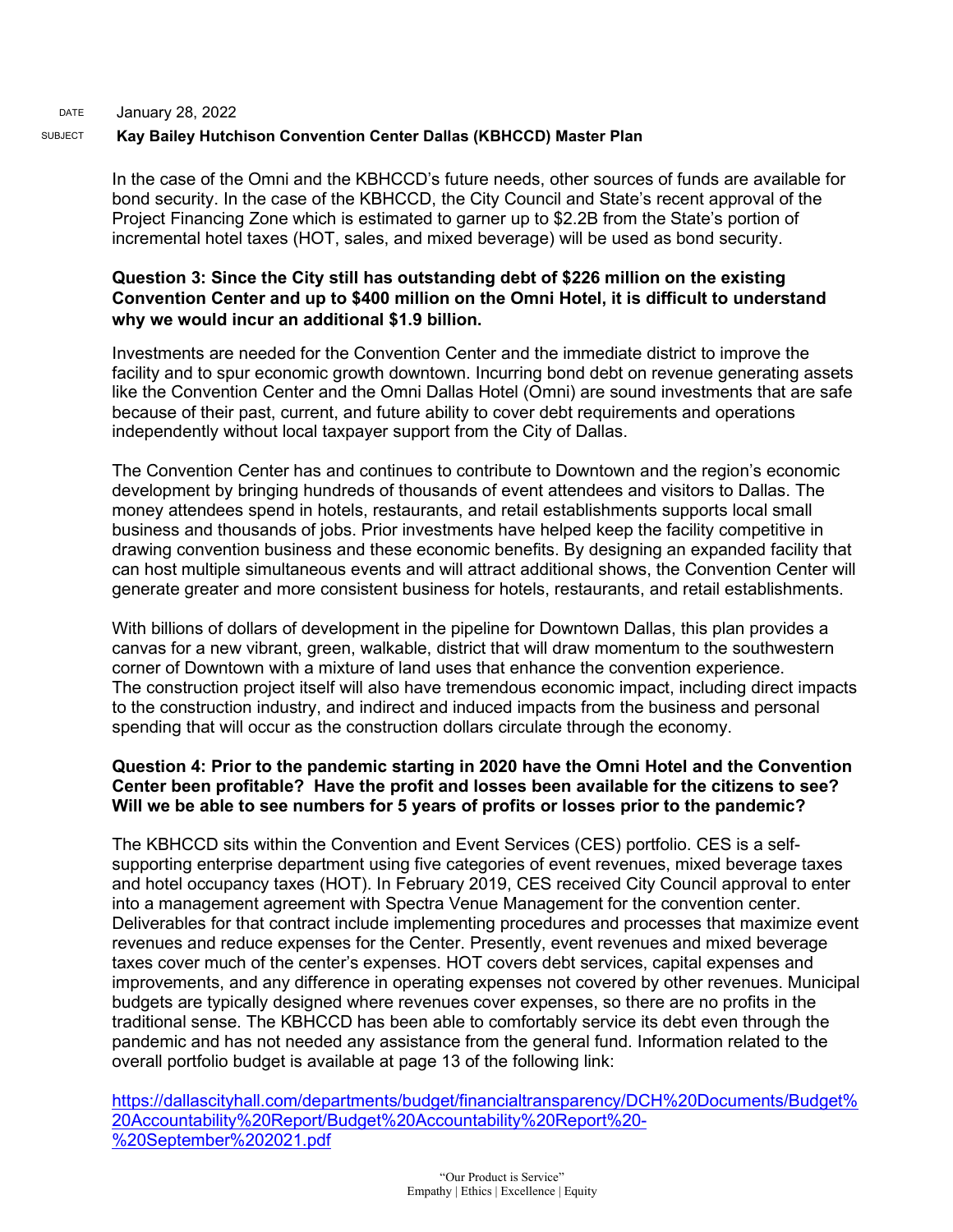## DATE January 28, 2022 SUBJECT **Kay Bailey Hutchison Convention Center Dallas (KBHCCD) Master Plan**

The Omni Dallas Hotel is managed by the Dallas Convention Center Hotel Development Corporation (DCCHDC) which holds a public meeting quarterly wherein the Omni's financials are discussed and disclosed. The hotel has been able to maintain profitability, even during the pandemic, and is able to comfortably service its debt.

# **Question 5: If there were profits, how were they allocated? Were the profits used to pay down the bonds issued or did the city use the funds for covering other expenses?**

The Convention and Event Services budget, as with other municipal department budgets, are designed for revenues to cover expenses. There are no profits in the traditional sense. The department is supported by five categories of event revenues, mixed beverage taxes and HOT. Presently, event revenues and mixed beverage taxes cover much of the center's expenses. HOT covers debt services, capital expenses and improvements, and any difference in operating expenses not covered by other revenues.

As outlined in an Ordinance 31554, HOT revenue is used to pay the KBHCCD debt service, to promote and to advertise our destination for tourism and meetings and to promote the City of Dallas Cultural Plan through the Office of Arts and Culture. It is important to note that HOT funds can only be used for very specific purposes that help promote tourism and convention hotel industries. The following projects may be funded with local HOT revenue:

- Constructing, improving, enlarging, equipping, repairing, operating and maintaining a convention center or visitor information center;
- Furnishing of facilities, personnel and materials for the registration of convention delegates or registrants;
- Advertising and conducting promotional programs to attract tourists and convention delegates or registrants;
- Encouragement, promotion, improvement and application of the arts;
- Historical restoration and preservation projects or advertising and conducting promotional programs to encourage tourists to visit preserved historic sites or museums;
- Expenses related to a sporting event in which a majority of participants are tourists;
- Enhancement and upgrading of existing sports facilities or fields;
- Constructing, improving, enlarging, equipping, repairing, operating and maintaining a coliseum or multiuse facility; and
- Signage directing public to sights and attractions that are visited by hotel guests.

**Question 6: Since the Omni Hotel is connected to the existing Convention Center via a skybridge, this proximity was one of the big selling points when the Omni Hotel's bond issue was originally presented. If the Convention Center is moved to another location in the area and it is not a short walking distance from the Omni Hotel, a major convenience for hotel guests will be lost**.

The concepts presented to the City Council include a connection the Omni Dallas Hotel as we recognize and understand its importance to clients wishing to use the KBHCCD. Additionally, the connection is required as part of the bond covenants established by the current outstanding bonds.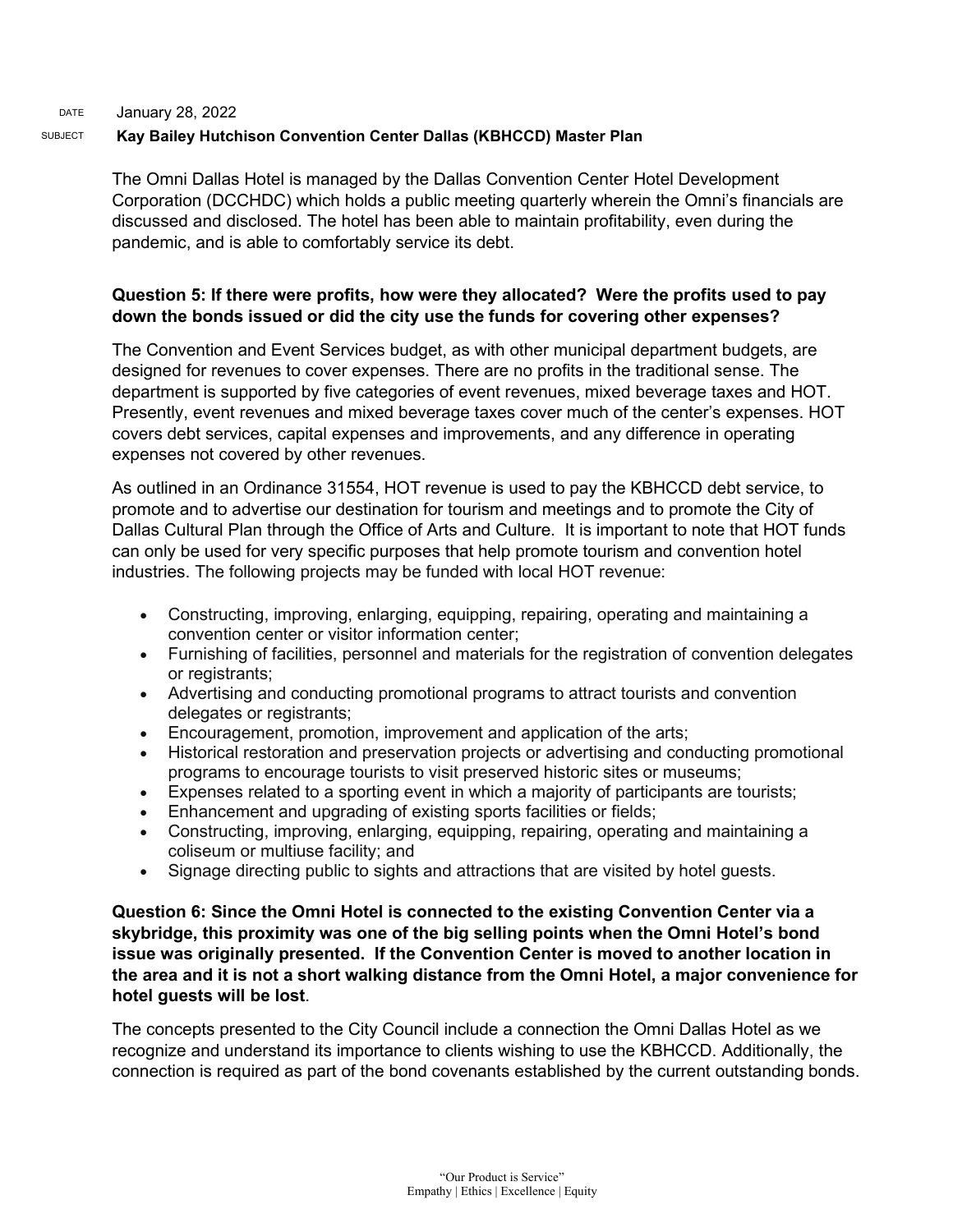#### DATE January 28, 2022

### SUBJECT **Kay Bailey Hutchison Convention Center Dallas (KBHCCD) Master Plan**

## **Question 7: If another hotel is built closer to the convention center, what will happen to the competitiveness and profitability of the Omni Hotel?**

Since its opening, the Omni Dallas Hotel (Omni) remains among the very top performing hotels in Dallas in terms of occupancy and average daily room rate. Additional large hotels built in the area around the expanded and renovated center are essential to maximizing its full potential to draw upscale conventions, sports, and business events to Dallas. Given that the Omni will remain connected to the center, their revenue will further increase.

Using Nashville as an example, the introduction of their new convention center in 2011 more than tripled the city's overall hotel tax collections over eight years.

# **Question 8: Finally, it is hard to believe that the present Convention Center could not have a major updating without spending \$1.9 billion. The Center has had updating over the years. In 2018 Dallas jumped two spots to number five in the nation for meetings and conventions making it the only Texas city in the top 10.**

For the last five decades, the City of Dallas has followed a "Patch and Repair" process when dealing with updating the KBHCCD. Each time an addition has been made, no effort was done to go back and update and correct challenges and issues from previous additions. This has led to compounded deferred maintenance issues and the lack of building system integration that, at present, would not be resolved unless large amount of the current structure is demolished and reconstructed. This is the opportunity for Dallas to catch up and bring forward a futuristic facility that will meet all current industry standards.

The statistic cited for Dallas jumping to number five amongst our competitive set in 2018 refers to the number of overall bookings converted in Dallas through a third-party led source called CVENT, which includes but is not limited to group business placed at the KBHCC. This statistic refers to all business placed in Dallas at that time and is not specific to bookings in the convention center.

## **Question 9: What is the role of the Consulting firm WSP USA? Are they just designing the plan or constructing as well? Please provide details.**

WSP, USA was engaged through a City Council approved contract to provide a four-part master plan including a KBHCCD Master Plan, Multimodal Station and Transportation Study, Area Plan and Financial Feasibility and Implementation for the area in the map below. The master plan process involved a rigorous analysis of numerous alternatives which ranged in scope and investment level. Several different configurations and locations were evaluated. The result of this analysis was the identification of four (4) alternatives for City review and ultimate selection of a preferred option, which ranged from patching and repairing the existing Convention Center to expanding the current center. The work for the full design and construction of the approved concept from the plan will be procured separately.